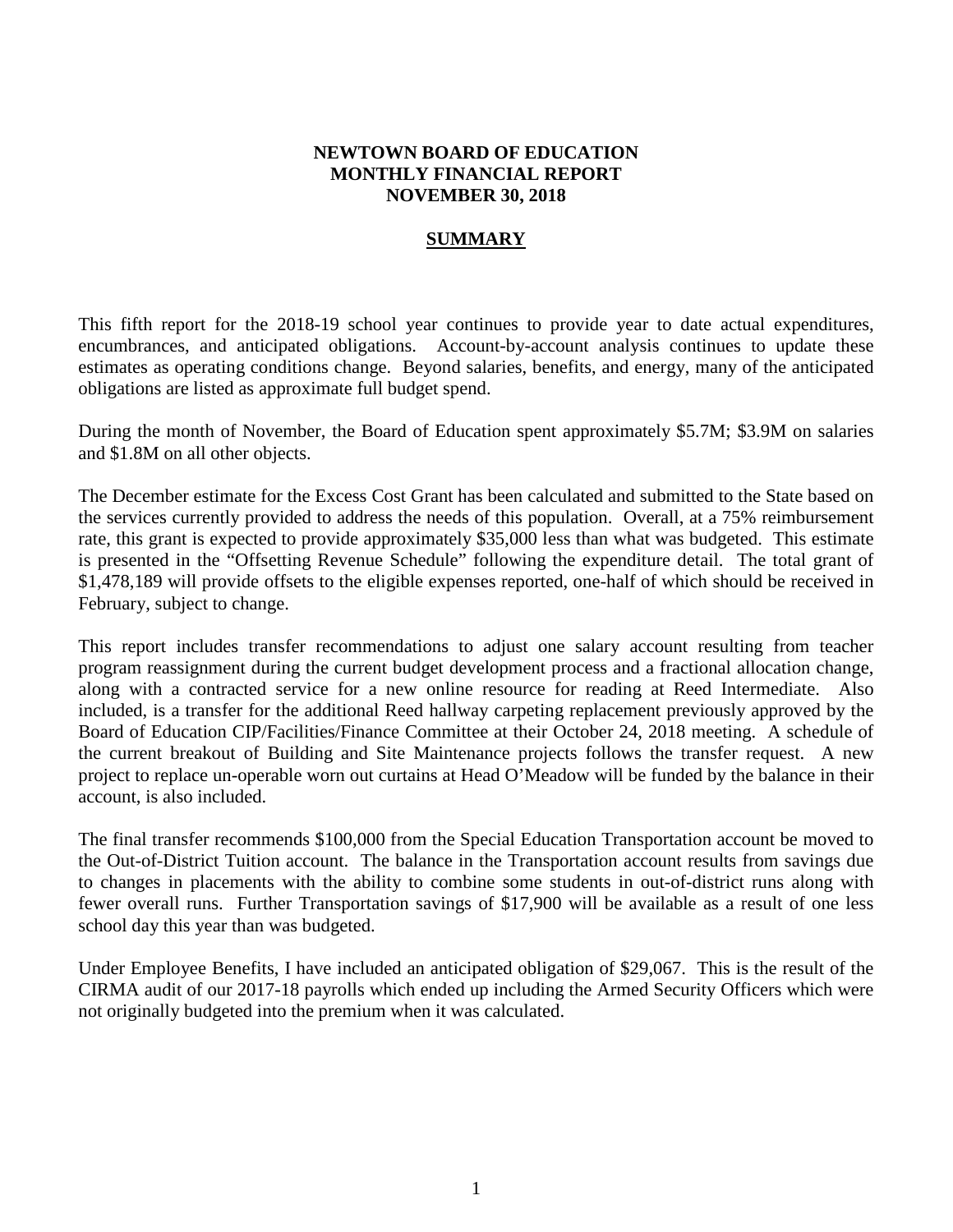Overall, our financial position has improved since last month.

On the revenue side we are showing receipts for local tuition and some additional miscellaneous fees.

The budget will continue to be closely monitored with any further impacts being shared as appropriate.

Ron Bienkowski Director of Business December 12, 2018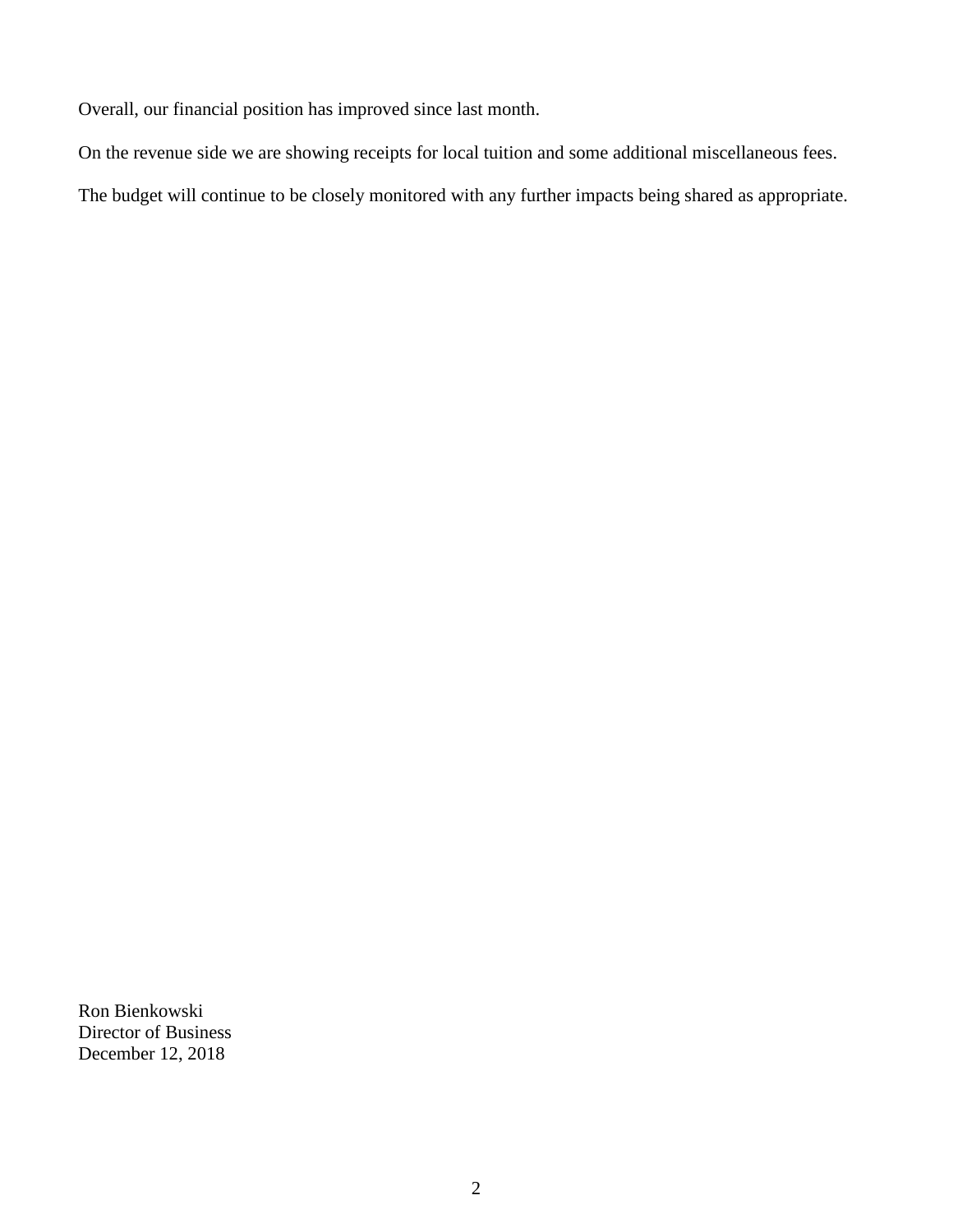## **TERMS AND DEFINITIONS**

The Newtown Board of Education's Monthly Financial Report provides summary financial information in the following areas:

- Object Code a service or commodity obtained as the result of a specific expenditure defined by eight categories: Salaries, Employee Benefits, Professional Services, Purchased Property Services, Other Purchased Services, Supplies, Property, and Miscellaneous.
- Expense Category further defines the type of expense by Object Code
- Expended 2017-18 unaudited expenditures from the prior fiscal year (for comparison purposes)
- Approved Budget indicates a town approved financial plan used by the school district to achieve its goals and objectives.
- **THE TRANSFER** identified specific cross object codes requiring adjustments to provide adequate funding for the fiscal period. This includes all transfers made to date. (None at this time)
- Current Transfers identifies the recommended cross object codes for current month action.
- Current Budget adjusts the Approved Budget calculating adjustments  $(+)$  or  $-)$  to the identified object codes.
- Year-To-Date Expended indicates the actual amount of cumulative expenditures processed by the school district through the month-end date indicated on the monthly budget summary report.
- Encumbered indicates approved financial obligations of the school district as a result of employee salary contracts, purchasing agreements, purchase orders, or other identified obligations not processed for payment by the date indicated on the monthly budget summary report.
- Balance calculates object code account balances subtracting expenditures and encumbrances from the current budget amount indicating accounts with unobligated balances or shortages.
- Anticipated Obligation is a column which provides a method to forecast expense category fund balances that have not been approved via an encumbrance, but are anticipated to be expended or remain with an account balance to maintain the overall budget funding level. Receivable revenue (i.e., grants) are included in this column which has the effect of netting the expected expenditure.
- Projected Balance calculates the object code balances subtracting the Anticipated Obligations. These balances will move up and down as information is known and or decisions are anticipated or made about current and projected needs of the district.

The monthly budget summary report also provides financial information on the State of Connecticut grant reimbursement programs (Excess Cost and Agency Placement Grants and Magnet Grant Transportation). These reimbursement grants/programs are used to supplement local school district budget programs as follows: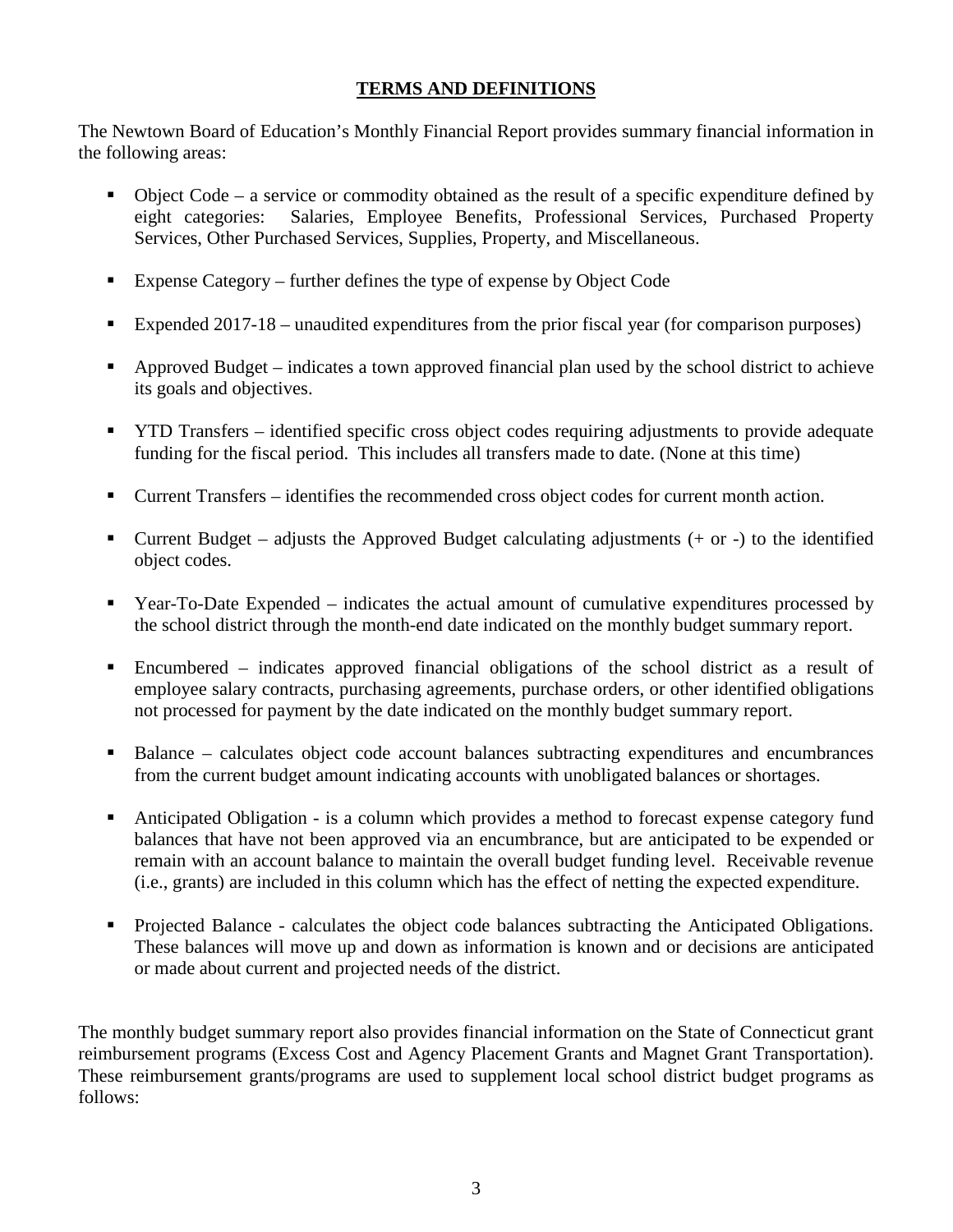Excess Cost Grant – (Current Formula) this State of Connecticut reimbursement grant is used to support local school districts for education costs of identified special education students whose annual education costs exceed local prior year per pupil expenditure by 4 ½. Students placed by the Department of Child and Family Services (DCF) are reimbursed after the school district has met the prior year's per pupil expenditure. School districts report these costs annually in December and March of each fiscal year. State of Connecticut grant calculations are determined by reimbursing eligible costs (60%-100%) based on the SDE grant allocation and all other town submittals.

Magnet Transportation Grant – provides reimbursement of \$1,300 for local students attending approved Magnet school programs. The budgeted grant is \$52,700 for this year.

The last portion of the monthly budget summary reports school generated revenue that are anticipated revenue to the Town of Newtown. Fees and charges include:

- Local Tuition amounts the board receives from non-residents who pay tuition to attend Newtown schools. Primarily from staff members.
- High school fees for parking permits..
- The final revenue is miscellaneous fees, which constitute refunds, rebates, prior year claims, etc.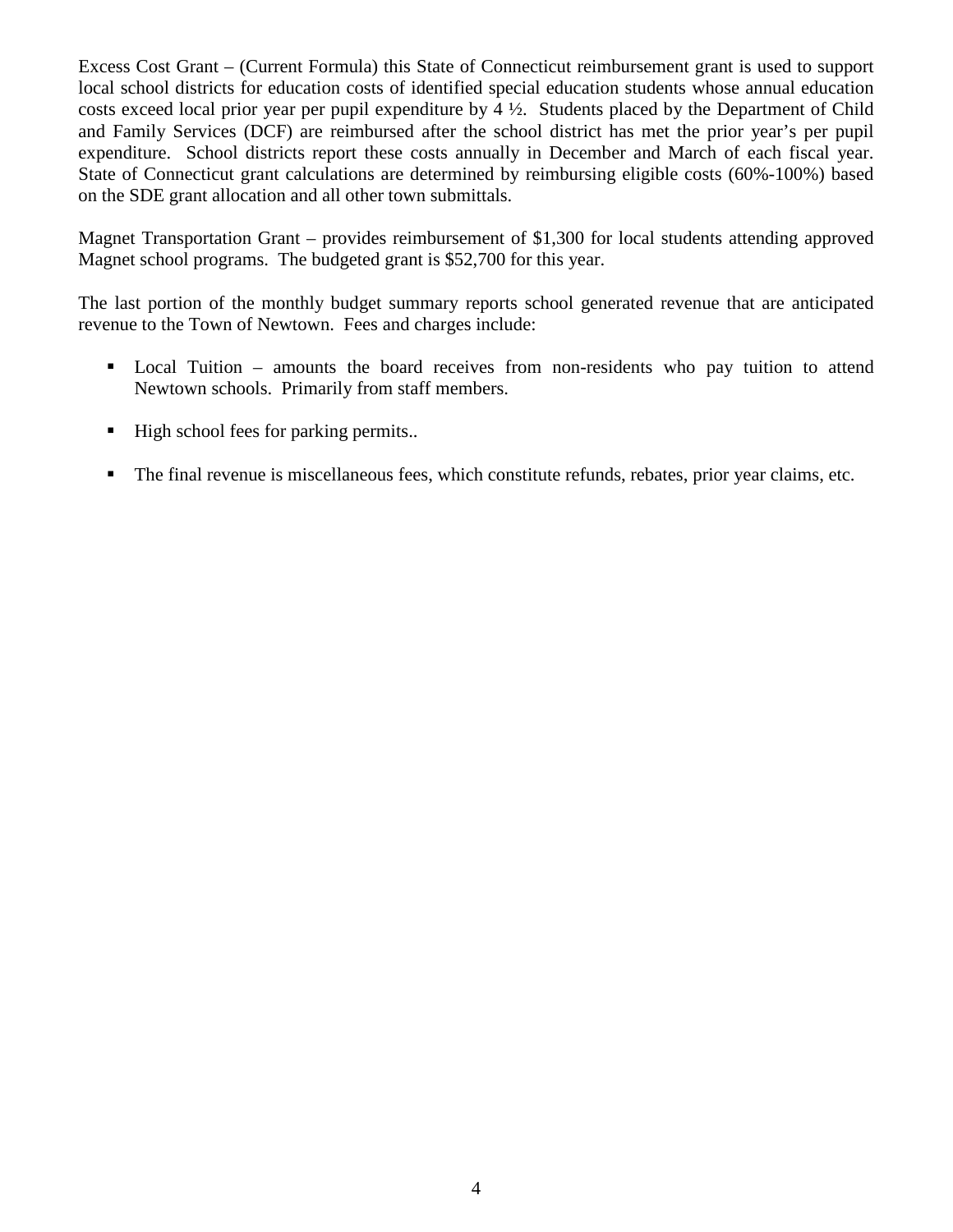#### 2018-19 BUDGET SUMMARY REPORT

FOR THE MONTH ENDING - NOVEMBER 30, 2018

| <b>OBJECT</b><br>CODE | <b>EXPENSE CATEGORY</b>          |               | <b>EXPENDED</b><br>2017 - 2018      |       | 2018-19<br><b>APPROVED</b><br><b>BUDGET</b> | <b>YTD</b><br><b>TRANSFERS</b><br>$2018 - 2019$ |        | <b>CURRENT</b><br><b>TRANSFERS</b> |          | <b>CURRENT</b><br><b>BUDGET</b> | <b>YTD</b><br><b>EXPENDITURE ENCUMBER</b> |                                          |              | <b>BALANCE</b>  |      | <b>ANTICIPATED PROJECTED</b><br><b>OBLIGATIONS</b> |       | <b>BALANCE</b> |
|-----------------------|----------------------------------|---------------|-------------------------------------|-------|---------------------------------------------|-------------------------------------------------|--------|------------------------------------|----------|---------------------------------|-------------------------------------------|------------------------------------------|--------------|-----------------|------|----------------------------------------------------|-------|----------------|
|                       | <b>GENERAL FUND BUDGET</b>       |               |                                     |       |                                             |                                                 |        |                                    |          |                                 |                                           |                                          |              |                 |      |                                                    |       |                |
| 100                   | <b>SALARIES</b>                  | <sup>S</sup>  | 46,681,657                          |       | $\frac{1}{2}$ \$ 48,352,266 \$              | $(49,000)$ \$                                   |        |                                    |          | $(2,880)$ \$ 48,300,386 \$      |                                           | 14,412,885 \$ 32,565,369 \$              |              | $1,322,132$ \$  |      | 1,155,686 \$                                       |       | 166,446        |
| 200                   | <b>EMPLOYEE BENEFITS</b>         | S.            | $11,604,603$ \ \ \$ 11,165,964 \ \$ |       |                                             | $-$ \$                                          |        |                                    |          | $-$ \$ 11,165,964 \$            | 5,637,143 \$                              | 4,264,637 \$                             |              | 1,264,184 \$    |      | 1,299,824 \$                                       |       | (35,640)       |
| 300                   | <b>PROFESSIONAL SERVICES</b>     | S.            | 860,328 \$                          |       | 823,818 \$                                  | $10,000$ \$                                     |        | $(1,330)$ \$                       |          | 832,488 \$                      | 281,859 \$                                | 169,627 \$                               |              | 381,002 \$      |      | 379,607 \$                                         |       | 1,394          |
| 400                   | <b>PURCHASED PROPERTY SERV.</b>  | \$            |                                     |       | $1,876,912$ \$ 2,175,147 \$                 | 5.550 \$                                        |        | $\sim$                             | <b>S</b> | 2.180.697 \$                    | 1,155,305 \$                              | 509,434 \$                               |              | 515,958 \$      |      | 510,381 \$                                         |       | 5,577          |
| 500                   | <b>OTHER PURCHASED SERVICES</b>  | S.            | 8,922,509                           |       | $$8,939,787$ \;                             | 26,084 \$                                       |        | 7,900                              |          |                                 | 4,118,776 \$                              | 5,381,566 \$                             |              | $(526, 571)$ \$ |      | $(319,381)$ \$                                     |       | (207, 190)     |
| 600                   | <b>SUPPLIES</b>                  | <sup>\$</sup> | 3,501,034                           |       | $\$$ 3.831.795 \$                           | 7,366 \$                                        |        | $(3,690)$ \$                       |          | 3,835,471 \$                    | 1,439,960 \$                              | 160,257                                  | <sup>S</sup> | 2,235,254 \$    |      | $2,201,563$ \$                                     |       | 33,691         |
| 700                   | <b>PROPERTY</b>                  | \$            | 556,785 \$                          |       | 596,247 \$                                  | $-$ \$                                          |        | $-$ \$                             |          | 596,247 \$                      | 235,923 \$                                | 41,847 \$                                |              | 318,476 \$      |      | 318,906 \$                                         |       | (430)          |
| 800                   | <b>MISCELLANEOUS</b>             | \$            | 60,808 \$                           |       | 69,207 \$                                   | $-$ \$                                          |        | $-$ \$                             |          | 69,207 \$                       | 55,817 \$                                 | $1,456$ \$                               |              | 11,934 \$       |      | $10,175$ \$                                        |       | 1,759          |
| 910                   | <b>SPECIAL ED CONTINGENCY</b>    | \$            |                                     | $-1S$ | $100,000$ \$                                | $-$ \$                                          |        | $-$ \$                             |          | $100,000$ \$                    | $-$ \$                                    |                                          | $-$ \$       | $100,000$ \$    |      |                                                    | $- S$ | 100,000        |
|                       | <b>TOTAL GENERAL FUND BUDGET</b> | S.            |                                     |       | 74,064,636   \$76,054,231 \$                |                                                 | $-$ \$ |                                    |          | $-$ \$ 76,054,231 \$            |                                           | 27,337,669 \$ 43,094,193 \$ 5,622,369 \$ |              |                 |      | 5,556,761 \$                                       |       | 65,608         |
| 900                   | <b>TRANSFER NON-LAPSING</b>      | \$            | $276.038$ \$                        |       | $\sim$                                      |                                                 |        |                                    |          |                                 |                                           |                                          |              |                 |      |                                                    |       |                |
|                       | <b>GRAND TOTAL</b>               |               | $$74,340,674$ $$76,054,231$ \$      |       |                                             |                                                 | -S     |                                    |          | $-$ \$ 76,054,231 \$            | 27,337,669                                | \$43,094,193                             | $\mathbb{S}$ | 5,622,369       | - \$ | 5,556,761 \$                                       |       | 65,608         |

 $(Unaudited)$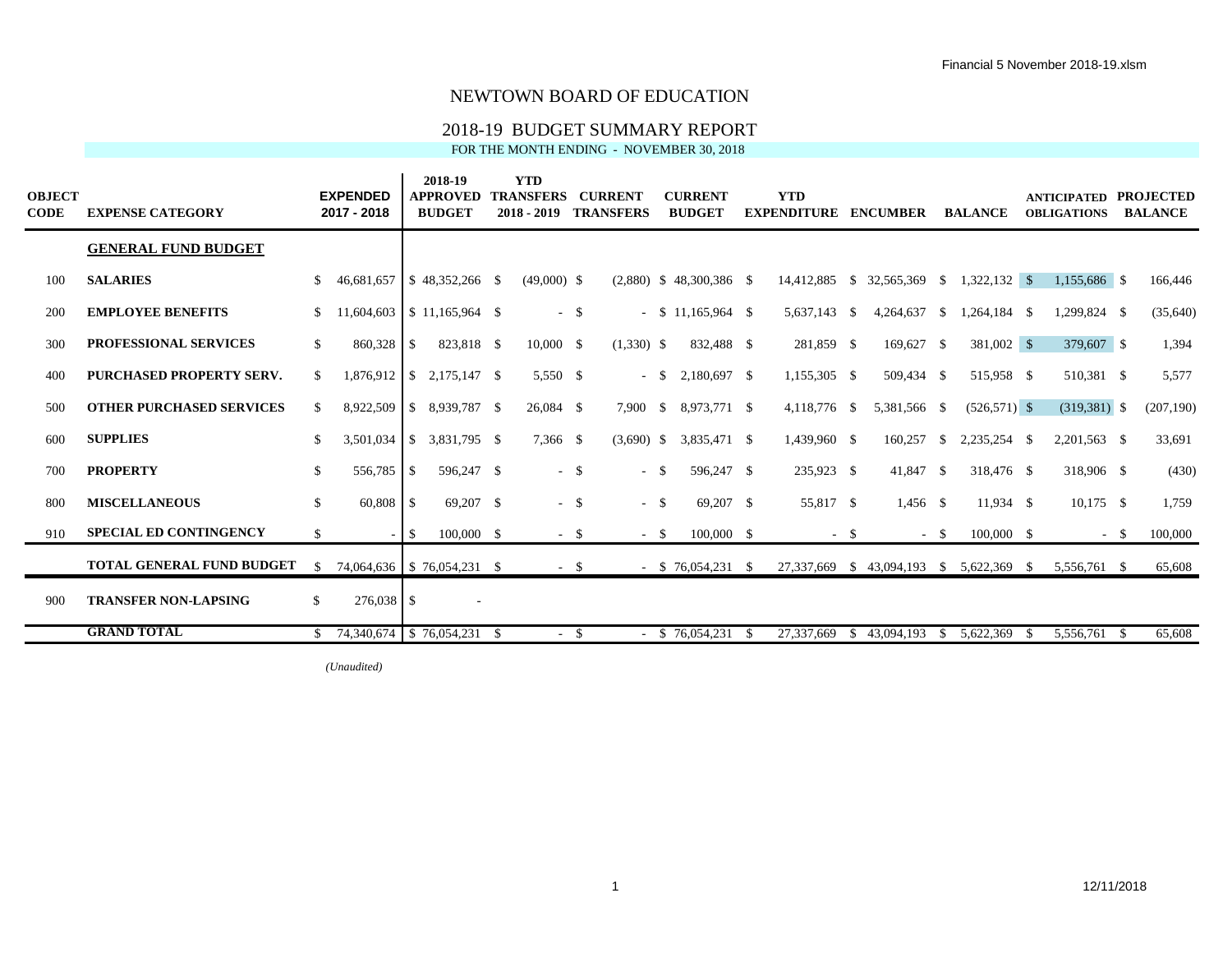#### 2018-19 BUDGET SUMMARY REPORT

| <b>OBJECT</b><br><b>CODE</b> | <b>EXPENSE CATEGORY</b>                     |               | <b>EXPENDED</b><br>2017 - 2018 |               | 2018-19<br><b>APPROVED</b><br><b>BUDGET</b> | <b>YTD</b><br><b>TRANSFERS</b><br>$2018 - 2019$ | <b>CURRENT</b><br><b>TRANSFERS</b> |     | <b>CURRENT</b><br><b>BUDGET</b> |              |      | <b>YTD</b><br><b>EXPENDITURE</b> |              | <b>ENCUMBER</b>            |        | <b>BALANCE</b> |        | <b>ANTICIPATED PROJECTED</b><br><b>OBLIGATIONS</b> |        | <b>BALANCE</b> |
|------------------------------|---------------------------------------------|---------------|--------------------------------|---------------|---------------------------------------------|-------------------------------------------------|------------------------------------|-----|---------------------------------|--------------|------|----------------------------------|--------------|----------------------------|--------|----------------|--------|----------------------------------------------------|--------|----------------|
| <b>100</b>                   | <b>SALARIES</b>                             |               |                                |               |                                             |                                                 |                                    |     |                                 |              |      |                                  |              |                            |        |                |        |                                                    |        |                |
|                              | <b>Administrative Salaries</b>              | <sup>\$</sup> | 3.589.381                      |               |                                             |                                                 |                                    | \$. | 3,927,185 \$                    |              |      | 1.534.113                        | -\$          | 2.381.913 \$               |        | $11.159$ \$    |        | 3,812 \$                                           |        | 7,347          |
|                              | Teachers & Specialists Salaries             | \$.           |                                |               | 30,286,831 \$ 30,663,134 \$                 | $(30,000)$ \$                                   |                                    |     | $$30,633,134$ \\$               |              |      |                                  |              | 8,246,045 \$ 22,373,313 \$ |        | 13,776 \$      |        | $(13,224)$ \$                                      |        | 27,000         |
|                              | <b>Early Retirement</b>                     | -S            | $32,000$ \$                    |               | $40,000$ \$                                 |                                                 |                                    | \$. |                                 | 40,000 \$    |      | 40,000 \$                        |              |                            | $-$ \$ |                | $-$ \$ |                                                    | $-$ \$ |                |
|                              | Continuing Ed./Summer School                | \$            |                                |               | 93,428 \$                                   |                                                 |                                    | \$. |                                 | 93,428 \$    |      | 58,588 \$                        |              | 27,849 \$                  |        | $6,991$ \$     |        | $5,000$ \$                                         |        | 1,991          |
|                              | Homebound & Tutors Salaries                 | \$            | $133,352$ \$                   |               | 218,868 \$                                  |                                                 |                                    | \$. |                                 | 218,868 \$   |      | 36,417 \$                        |              | $43,123$ \$                |        | 139,328 \$     |        | 109,678 \$                                         |        | 29,650         |
|                              | <b>Certified Substitutes</b>                | \$            | 585,384 \$                     |               | 665,815 \$                                  | $(11,083)$ \$                                   | $(2,880)$ \$                       |     |                                 | 651,852 \$   |      | 174,310 \$                       |              | 171,110 \$                 |        | 306,432 \$     |        | 295,005 \$                                         |        | 11,427         |
|                              | Coaching/Activities                         | \$            | 580,835 \$                     |               | 618,223 \$                                  |                                                 |                                    | \$. |                                 | 618,223 \$   |      | 186,570 \$                       |              | 11,454 \$                  |        | 420,199 \$     |        | 420,199 \$                                         |        |                |
|                              | Staff & Program Development                 | <sup>\$</sup> | $175,766$ \$                   |               | 224,173 \$                                  | (10,000)                                        |                                    | \$. |                                 | 214,173 \$   |      | 90,331 \$                        |              | 38,217 \$                  |        | 85,625 \$      |        | 85,401 \$                                          |        | 223            |
|                              | <b>CERTIFIED SALARIES</b>                   | \$            | 35,472,303                     |               | \$ 36,450,826 \$                            | $(51,083)$ \$                                   |                                    |     | $(2,880)$ \$ 36,396,863         |              | - \$ | 10,366,373                       | $\mathbb{S}$ | 25,046,980 \$              |        | 983,509 \$     |        | 905,871 \$                                         |        | 77,638         |
|                              | Supervisors/Technology Salaries             | $\mathbb{S}$  | 737,247                        | <sup>\$</sup> | 920,240 \$                                  |                                                 |                                    | \$  |                                 | 920,240 \$   |      | 331,105 \$                       |              | 519,152 \$                 |        | 69,983 \$      |        | 37,934 \$                                          |        | 32,049         |
|                              | Clerical & Secretarial salaries             | \$            | 2,175,395                      |               |                                             |                                                 |                                    | S.  | 2,276,982 \$                    |              |      | 828,487                          | -\$          | 1,437,778 \$               |        | 10,717 \$      |        | 10,700 \$                                          |        | 17             |
|                              | <b>Educational Assistants</b>               | -S            | 2,404,167                      | $\mathbb{S}$  | 2,538,989 \$                                | 59,053                                          |                                    | S.  | 2,598,042 \$                    |              |      | 794,367                          | - \$         | 1,779,860 \$               |        | 23,815 \$      |        | 13,096 \$                                          |        | 10,719         |
|                              | Nurses & Medical advisors                   | -S            | 734,835                        | -S            | 740,251 \$                                  |                                                 |                                    | S   |                                 | 740,251 \$   |      | 198,333 \$                       |              | 515,754 \$                 |        | $26,164$ \$    |        | 24,703 \$                                          |        | 1,461          |
|                              | Custodial & Maint Salaries                  | $\mathcal{S}$ | $3,034,637$ \$                 |               | 3,121,867 \$                                |                                                 |                                    | S.  | 3,121,867 \$                    |              |      | 1,214,331 \$                     |              | 1,889,388 \$               |        | 18,148 \$      |        | 8,270 \$                                           |        | 9,878          |
|                              | Non Certified Adj & Bus Drivers salaries \$ |               | 24,888 \$                      |               | 68,670 \$                                   | (56,970)                                        |                                    | \$. |                                 | 11,700 \$    |      | 6,898 \$                         |              | 13,732 \$                  |        | $(8,930)$ \$   |        | $(8,732)$ \$                                       |        | (198)          |
|                              | Career/Job salaries                         | <sup>\$</sup> |                                |               | 74,790 \$                                   |                                                 |                                    | S   |                                 | 74,790 \$    |      | $(49,308)$ \$                    |              | 169,688 \$                 |        | $(45,590)$ \$  |        | $(45,590)$ \$                                      |        | (0)            |
|                              | <b>Special Education Svcs Salaries</b>      | \$            | $1,084,834$ \$                 |               | 1,228,405 \$                                |                                                 |                                    | \$  |                                 | 1,228,405 \$ |      | $400,145$ \$                     |              | 816,555 \$                 |        | $11,704$ \$    |        | $(2,169)$ \$                                       |        | 13,873         |
|                              | Attendance & Security Salaries              | \$            | 570,324 \$                     |               | 591,639 \$                                  |                                                 |                                    | \$. |                                 | 591,639 \$   |      | 186,035 \$                       |              | 370,599 \$                 |        | 35,005 \$      |        | 23,497 \$                                          |        | 11,508         |
|                              | Extra Work - Non-Cert                       | <sup>\$</sup> | $91,741$ \$                    |               | 107,869 \$                                  |                                                 |                                    | S   |                                 | 107,869 \$   |      | 46,307 \$                        |              | 5,883 \$                   |        | 55,678 \$      |        | 46,177 \$                                          |        | 9,501          |
|                              | Custodial & Maint. Overtime                 | <sup>\$</sup> | 234,510 \$                     |               | 199,738 \$                                  |                                                 |                                    | S   |                                 | 199,738 \$   |      | 83,579 \$                        |              |                            | $-$ \$ | 116,159 \$     |        | 116,159 \$                                         |        |                |
|                              | Civic activities/Park & Rec                 | \$            | 32,532                         | \$            | $32,000$ \$                                 |                                                 |                                    | \$. |                                 | 32,000 \$    |      | $6,231$ \$                       |              |                            | $-$ \$ | 25,769 \$      |        | 25,769 \$                                          |        |                |
|                              | NON-CERTIFIED SALARIES                      |               | \$11,209,354                   |               | $$11,901,440$ \\$                           | 2,083                                           | - \$                               |     | $$11,903,523$ \\$               |              |      | 4,046,512 \$                     |              | 7,518,389 \$               |        | 338,623 \$     |        | 249,815 \$                                         |        | 88,808         |
|                              | <b>SUBTOTAL SALARIES</b>                    | \$            |                                |               | $46,681,657$ \$ $48,352,266$ \$             | $(49,000)$ \$                                   |                                    |     | $(2,880)$ \$ 48,300,386 \$      |              |      | 14.412.885 \$                    |              | 32,565,369 \$              |        | 1.322.132 \$   |        | 1.155,686 \$                                       |        | 166,446        |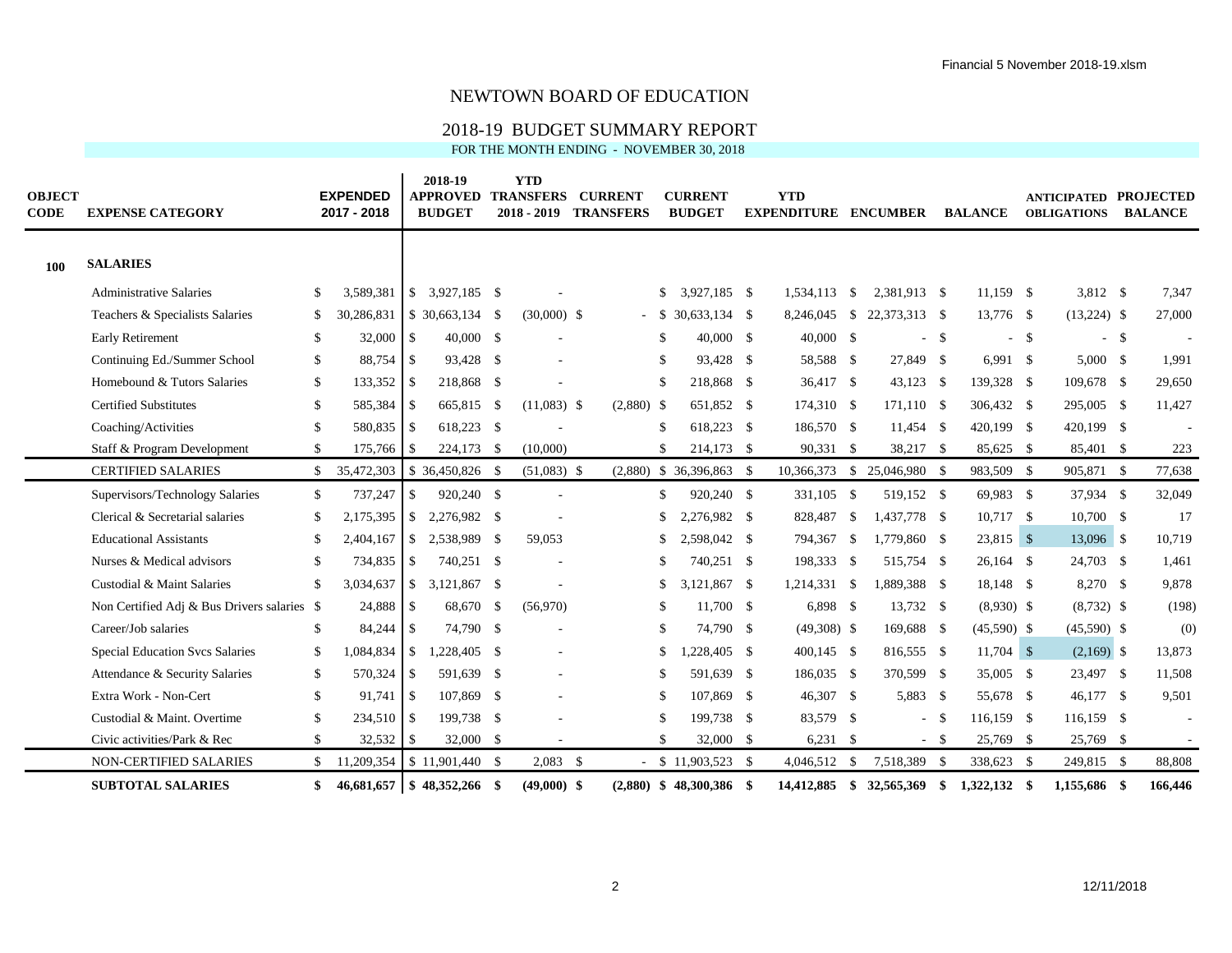#### 2018-19 BUDGET SUMMARY REPORT

| <b>OBJECT</b><br><b>CODE</b> | <b>EXPENSE CATEGORY</b>              |               | <b>EXPENDED</b><br>2017 - 2018 |    | 2018-19<br><b>APPROVED</b><br><b>BUDGET</b> |    | <b>YTD</b><br><b>TRANSFERS</b><br>$2018 - 2019$ |       | <b>CURRENT</b><br><b>TRANSFERS</b> |               | <b>CURRENT</b><br><b>BUDGET</b> |      | <b>YTD</b><br><b>EXPENDITURE</b> | <b>ENCUMBER</b> |       | <b>BALANCE</b> | <b>ANTICIPATED</b><br><b>OBLIGATIONS</b> | <b>PROJECTED</b><br><b>BALANCE</b> |
|------------------------------|--------------------------------------|---------------|--------------------------------|----|---------------------------------------------|----|-------------------------------------------------|-------|------------------------------------|---------------|---------------------------------|------|----------------------------------|-----------------|-------|----------------|------------------------------------------|------------------------------------|
| <b>200</b>                   | <b>EMPLOYEE BENEFITS</b>             |               |                                |    |                                             |    |                                                 |       |                                    |               |                                 |      |                                  |                 |       |                |                                          |                                    |
|                              | Medical & Dental Expenses            | -S            | 8,829,256 \$                   |    | 8,183,967 \$                                |    |                                                 |       |                                    | <sup>\$</sup> | 8,183,967 \$                    |      | 4,139,466 \$                     | 4,017,275 \$    |       | 27.226 \$      | 27,076 \$                                | 150                                |
|                              | Life Insurance                       | -S            | 85,000 \$                      |    | 87,134 \$                                   |    | ä,                                              |       |                                    | -S            | 87,134 \$                       |      | 34,875 \$                        | $\sim$          | - \$  | 52,259 \$      | 50,159 \$                                | 2,100                              |
|                              | FICA & Medicare                      | <sup>\$</sup> | 1,454,800                      | \$ | 1,514,790 \$                                |    | ä,                                              |       |                                    | \$            | 1,514,790 \$                    |      | 485,551 \$                       | $\sim$          | - \$  | 1,029,239 \$   | 1,029,239 \$                             |                                    |
|                              | Pensions                             | -S            | 683,223 \$                     |    | 775,643 \$                                  |    | $\overline{\phantom{a}}$                        |       |                                    | -S            | 775,643 \$                      |      | 706,539 \$                       | $6,961$ \$      |       | $62,143$ \$    | 96,143 \$                                | (34,000)                           |
|                              | Unemployment & Employee Assist.      | \$            | 53,823 \$                      |    | 87,000 \$                                   |    |                                                 |       |                                    | -S            | 87,000 \$                       |      | 8,143 \$                         | $\sim$          | - \$  | 78,857 \$      | 68,140 \$                                | 10,717                             |
|                              | <b>Workers Compensation</b>          | <sup>\$</sup> |                                |    | 517,430 \$                                  |    | $\sim$                                          |       |                                    | -S            | 517,430 \$                      |      | 262,569 \$                       | 240,401 \$      |       | 14,460 \$      | 29,067 \$                                | (14,607)                           |
|                              | <b>SUBTOTAL EMPLOYEE BENEFITS \$</b> |               | 11,604,603                     |    | $$11,165,964$ \,                            |    |                                                 | - \$  |                                    |               | $$11,165,964$ \\$               |      | 5,637,143 \$                     | 4,264,637       | - \$  | $1,264,184$ \$ | 1,299,824 \$                             | (35,640)                           |
| 300                          | PROFESSIONAL SERVICES                |               |                                |    |                                             |    |                                                 |       |                                    |               |                                 |      |                                  |                 |       |                |                                          |                                    |
|                              | <b>Professional Services</b>         | <sup>\$</sup> | 665,344 \$                     |    | 615,047 \$                                  |    |                                                 |       |                                    | -S            | 615,047 \$                      |      | 178,834 \$                       | 142,446 \$      |       | 293,767 \$     | 293,737 \$                               | 30                                 |
|                              | Professional Educational Ser.        | <sup>\$</sup> | 194,984 \$                     |    | 208,771 \$                                  |    | $10,000 \quad$ \$                               |       | $(1,330)$ \$                       |               | 217,441 \$                      |      | $103,026$ \$                     | 27,181 \$       |       | 87,234 \$      | 85,870 \$                                | 1,364                              |
|                              | <b>SUBTOTAL PROFESSIONAL SVCS \$</b> |               | 860,328                        | -S | 823,818 \$                                  |    | 10,000 S                                        |       | $(1,330)$ \$                       |               | 832,488 \$                      |      | 281,859 \$                       | 169,627 \$      |       | 381,002 \$     | 379,607 \$                               | 1,394                              |
| 400                          | <b>PURCHASED PROPERTY SVCS</b>       |               |                                |    |                                             |    |                                                 |       |                                    |               |                                 |      |                                  |                 |       |                |                                          |                                    |
|                              | Buildings & Grounds Services         | \$            | 707,757 \$                     |    | 697,600 \$                                  |    |                                                 |       |                                    | S.            | 697,600 \$                      |      | 383,152 \$                       | 260,546 \$      |       | 53,902 \$      | 52,900 \$                                | 1,002                              |
|                              | Utility Services - Water & Sewer     | \$            | 140,819 \$                     |    | 137,650 \$                                  |    |                                                 |       |                                    | -S            | 137,650 \$                      |      | 60,777 \$                        |                 | $- S$ | 76,873 \$      | 82,894 \$                                | (6,021)                            |
|                              | Building, Site & Emergency Repairs   | \$            | $490,220$ \$                   |    | 460,850 \$                                  |    | $\overline{\phantom{a}}$                        |       |                                    | -\$           | 460,850 \$                      |      | 202,983 \$                       | 89,426 \$       |       | 168,441 \$     | 168,441 \$                               | $\overline{\phantom{a}}$           |
|                              | <b>Equipment Repairs</b>             | $\mathbb{S}$  | 248,481 \$                     |    | 313,324 \$                                  |    |                                                 |       |                                    | -S            | 313,324 \$                      |      | 159,826 \$                       | 13,489 \$       |       | 140,009 \$     | 137,296 \$                               | 2,713                              |
|                              | Rentals - Building & Equipment       | $\mathbb{S}$  | $265,862$ \$                   |    | 272,923 \$                                  |    | 5,550                                           |       |                                    | <sup>\$</sup> | 278,473 \$                      |      | 113,487 \$                       | 99,113 \$       |       | 65,873 \$      | 65,550 \$                                | 323                                |
|                              | Building & Site Improvements         | <sup>\$</sup> | $23,773$ \$                    |    | 292,800 \$                                  |    |                                                 | $- S$ |                                    | - \$          | 292,800                         | -S   | 235,080 \$                       | 46,860 \$       |       | 10,860 \$      | $3,300$ \$                               | 7,560                              |
|                              | <b>SUBTOTAL PUR. PROPERTY SER.</b>   |               | $1,876,912$ \$                 |    | 2,175,147                                   | -8 | 5,550                                           | -8    |                                    | - \$          | 2,180,697                       | - \$ | 1.155.305 \$                     | 509,434 \$      |       | 515,958 \$     | 510.381 \$                               | 5.577                              |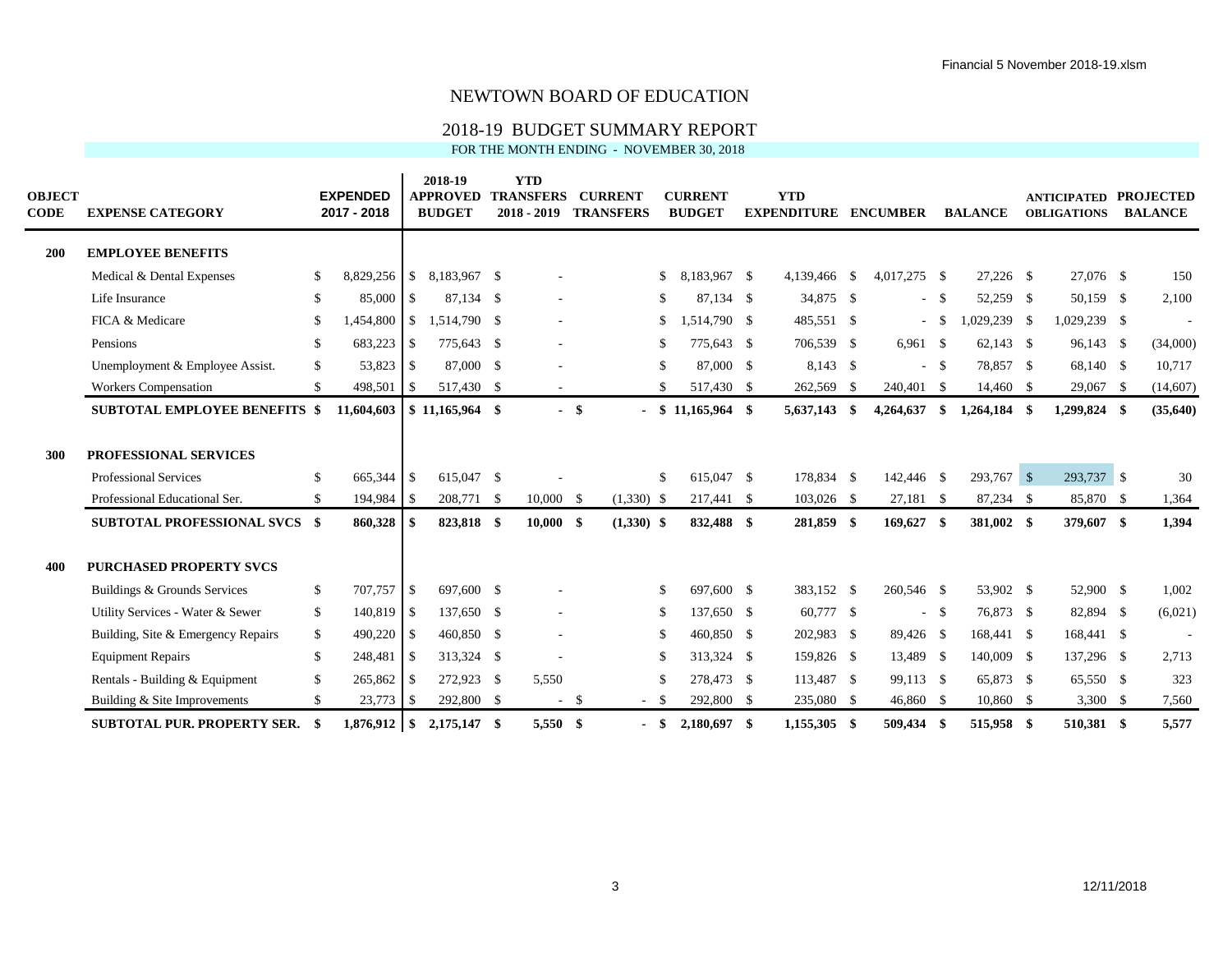#### 2018-19 BUDGET SUMMARY REPORT

| <b>OBJECT</b><br><b>CODE</b> | <b>EXPENSE CATEGORY</b>               |               | <b>EXPENDED</b><br>2017 - 2018 |               | 2018-19<br><b>APPROVED</b><br><b>BUDGET</b> | <b>YTD</b><br><b>TRANSFERS</b><br>$2018 - 2019$ |        | <b>CURRENT</b><br><b>TRANSFERS</b> |          | <b>CURRENT</b><br><b>BUDGET</b> |    | <b>YTD</b><br><b>EXPENDITURE</b> |      | <b>ENCUMBER</b> |              | <b>BALANCE</b>  |      | <b>ANTICIPATED</b><br><b>OBLIGATIONS</b> | <b>PROJECTED</b><br><b>BALANCE</b> |
|------------------------------|---------------------------------------|---------------|--------------------------------|---------------|---------------------------------------------|-------------------------------------------------|--------|------------------------------------|----------|---------------------------------|----|----------------------------------|------|-----------------|--------------|-----------------|------|------------------------------------------|------------------------------------|
| 500                          | <b>OTHER PURCHASED SERVICES</b>       |               |                                |               |                                             |                                                 |        |                                    |          |                                 |    |                                  |      |                 |              |                 |      |                                          |                                    |
|                              | <b>Contracted Services</b>            | <sup>\$</sup> | 570,837                        | \$            | 621,207 \$                                  | $1,634$ \$                                      |        | 7,900                              | - \$     | 630,741 \$                      |    | 386,404 \$                       |      | 68,921 \$       |              | 175,416 \$      |      | 173,321 \$                               | 2,095                              |
|                              | <b>Transportation Services</b>        | \$            | 4.091.115                      | <sup>\$</sup> | 4,341,927 \$                                |                                                 | -S     | $(100,000)$ \$                     |          | 4,241,927 \$                    |    | 1,358,243 \$                     |      | 2,302,626 \$    |              | 581,057 \$      |      | 565,470 \$                               | 15,587                             |
|                              | Insurance - Property & Liability      | \$            | 410,691                        | \$            | 409,907 \$                                  | (5,550)                                         |        |                                    | \$       | 404,357 \$                      |    | 228,855 \$                       |      | 171,055 \$      |              | 4,447 \$        |      | $1,200$ \$                               | 3,247                              |
|                              | Communications                        | <sup>\$</sup> | $159,176$ \$                   |               | 156,649 \$                                  |                                                 |        |                                    | -S       | 156,649 \$                      |    | 61,867 \$                        |      | 78,673 \$       |              | $16,109$ \$     |      | 16,000 \$                                | 109                                |
|                              | <b>Printing Services</b>              | <sup>\$</sup> | 27,387                         | \$            | 33,020 \$                                   |                                                 |        |                                    | \$       | 33,020 \$                       |    | 7,922 \$                         |      | 2,710 \$        |              | 22,389 \$       |      | 22,389 \$                                | $\overline{\phantom{a}}$           |
|                              | Tuition - Out of District             | -S            | 3.454.767                      | $\mathcal{S}$ | 3.164.101 \$                                | $30,000$ \$                                     |        | 100,000                            | \$       | 3.294.101 \$                    |    | 2,015,145 \$                     |      | 2,659,139       |              |                 |      | $(1,151,955)$ \$                         | (228, 228)                         |
|                              | Student Travel & Staff Mileage        | <sup>\$</sup> | 208,537                        | \$            | 212,976 \$                                  |                                                 |        |                                    | \$       | 212,976 \$                      |    | 60,339 \$                        |      | 98,442 \$       |              | 54,194 \$       |      | 54,194 \$                                |                                    |
|                              | <b>SUBTOTAL OTHER PURCHASED SI \$</b> |               | 8,922,509                      | \$            | 8,939,787 \$                                | $26,084$ \$                                     |        | 7,900                              | \$       | 8,973,771 \$                    |    | 4,118,776 \$                     |      | 5,381,566 \$    |              | $(526, 571)$ \$ |      | $(319,381)$ \$                           | (207, 190)                         |
| 600                          | <b>SUPPLIES</b>                       |               |                                |               |                                             |                                                 |        |                                    |          |                                 |    |                                  |      |                 |              |                 |      |                                          |                                    |
|                              | Instructional & Library Supplies      | \$            | 767,673                        | -\$           | 835,997 \$                                  | 7,366 \$                                        |        | $(2,880)$ \$                       |          | 840,483 \$                      |    | $401,176$ \$                     |      | 80,483 \$       |              | 358,824 \$      |      | 358,824 \$                               |                                    |
|                              | Software, Medical & Office Sup.       | \$            | 140,088 \$                     |               | 188,341 \$                                  |                                                 |        |                                    | \$       | 188,341 \$                      |    | 89,140 \$                        |      | $22,161$ \$     |              | 77,040 \$       |      | 77,040 \$                                | ÷,                                 |
|                              | <b>Plant Supplies</b>                 | <sup>\$</sup> | 404,991                        | -\$           | 375,000 \$                                  |                                                 |        |                                    | \$       | 375,000 \$                      |    | 155,679 \$                       |      | 44,682 \$       |              | 174,639 \$      |      | 173,613 \$                               | 1,026                              |
|                              | Electric                              | -S            | 1,305,141                      | \$            | 1,498,260 \$                                |                                                 |        |                                    | S.       | 498,260 \$                      |    | 526,818 \$                       |      | $\sim$          | $\mathbb{S}$ | 971,442 \$      |      | 947,211 \$                               | 24,231                             |
|                              | Propane & Natural Gas                 | <sup>\$</sup> | 304,459                        | \$            | 430,300 \$                                  |                                                 |        |                                    | \$       | 430,300 \$                      |    | 89,092 \$                        |      | $\sim$ $-$      | -S           | 341,208 \$      |      | 330,005 \$                               | 11,203                             |
|                              | Fuel Oil                              | -S            | $321,179$ \$                   |               | 108,860 \$                                  |                                                 |        |                                    | -S       | 108,860 \$                      |    | $12,105$ \$                      |      | $\sim$          | - \$         | 96,755 \$       |      | 96,755 \$                                | -                                  |
|                              | Fuel For Vehicles & Equip.            | -S            |                                |               | 254,618 \$                                  |                                                 |        |                                    | <b>S</b> | 254,618 \$                      |    | $60,280$ \$                      |      | $\sim$          | - \$         | 194,338 \$      |      | 196,297 \$                               | (1,959)                            |
|                              | Textbooks                             | -S            | 25,880                         | -S            | 140,419 \$                                  |                                                 | $-$ \$ | $(810)$ \$                         |          | 139,609                         | -S | 105,669                          | - \$ | 12,931          | - \$         | 21,009 \$       |      | 21,819 \$                                | (810)                              |
|                              | <b>SUBTOTAL SUPPLIES</b>              | \$            |                                |               | 3,831,795 \$                                | 7,366 \$                                        |        | (3,690)                            | -S       | 3,835,471 \$                    |    | 1,439,960 \$                     |      | 160,257         | - \$         | 2,235,254       | - \$ | $2,201,563$ \$                           | 33,691                             |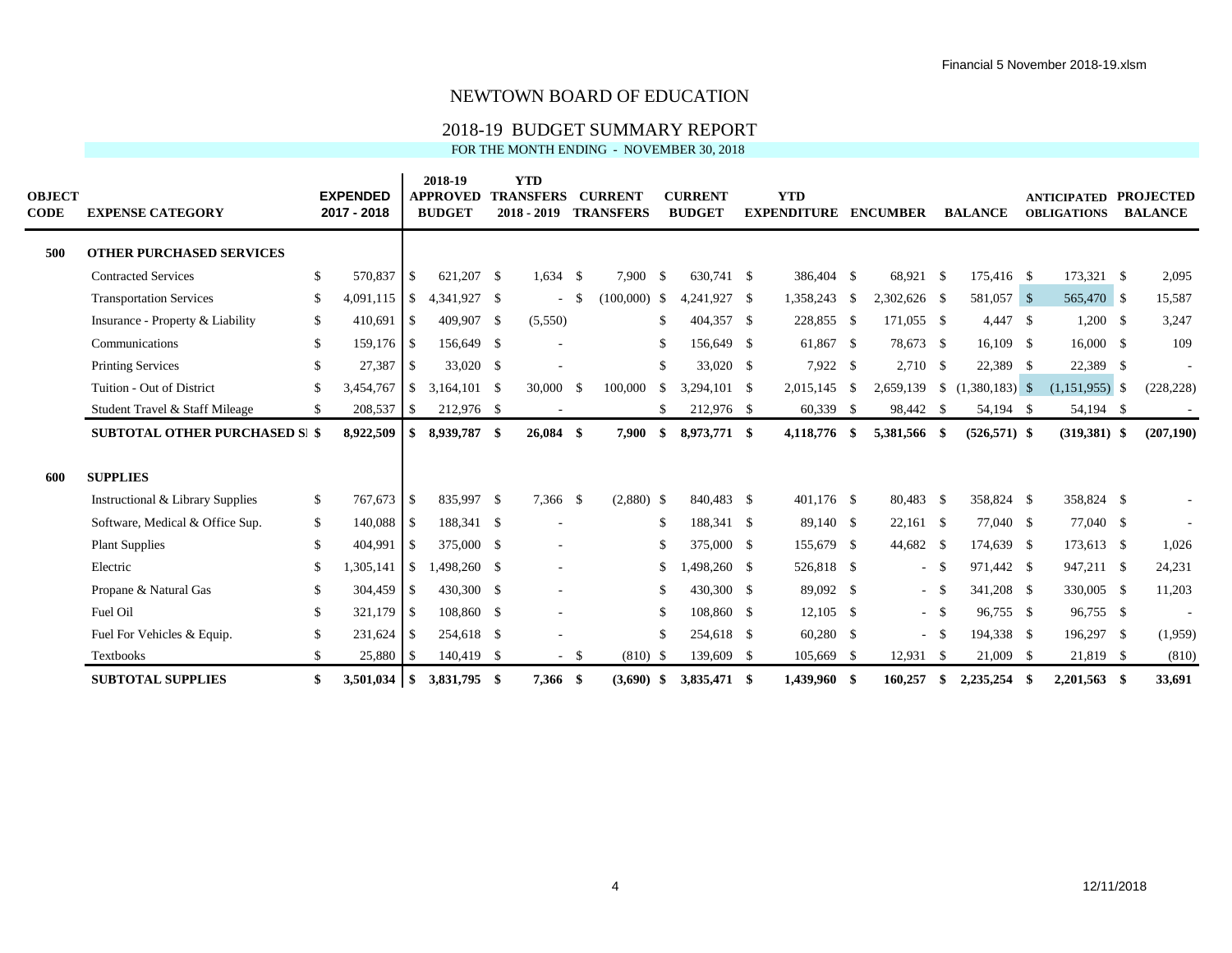#### 2018-19 BUDGET SUMMARY REPORT

FOR THE MONTH ENDING - NOVEMBER 30, 2018

| <b>OBJECT</b><br><b>CODE</b> | <b>EXPENSE CATEGORY</b>       |               | <b>EXPENDED</b><br>2017 - 2018 |               | 2018-19<br><b>APPROVED</b><br><b>BUDGET</b> |        | <b>YTD</b><br><b>TRANSFERS</b><br>$2018 - 2019$ |      | <b>CURRENT</b><br><b>TRANSFERS</b> |              | <b>CURRENT</b><br><b>BUDGET</b> |        | <b>YTD</b><br><b>EXPENDITURE</b> |        | <b>ENCUMBER</b> |        | <b>BALANCE</b> |        | <b>ANTICIPATED</b><br><b>OBLIGATIONS</b> |       | <b>PROJECTED</b><br><b>BALANCE</b> |
|------------------------------|-------------------------------|---------------|--------------------------------|---------------|---------------------------------------------|--------|-------------------------------------------------|------|------------------------------------|--------------|---------------------------------|--------|----------------------------------|--------|-----------------|--------|----------------|--------|------------------------------------------|-------|------------------------------------|
| 700                          | <b>PROPERTY</b>               |               |                                |               |                                             |        |                                                 |      |                                    |              |                                 |        |                                  |        |                 |        |                |        |                                          |       |                                    |
|                              | Capital Improvements (Sewers) | $\mathcal{L}$ | $\sim$                         | $\mathcal{S}$ |                                             | $-$ \$ |                                                 |      |                                    | $\mathbb{S}$ |                                 | $-$ \$ |                                  | $-$ \$ |                 | $-$ \$ |                | $-$ \$ |                                          | $- S$ |                                    |
|                              | <b>Technology Equipment</b>   | <sup>\$</sup> | 547,585                        | - \$          | 550,000 \$                                  |        |                                                 |      |                                    | \$           | 550,000 \$                      |        | 217,029 \$                       |        | 29,531          | - \$   | 303,440 \$     |        | 303,440 \$                               |       |                                    |
|                              | Other Equipment               | $\mathbb{S}$  | $9,200$   \$                   |               | $46,247$ \$                                 |        | $\overline{\phantom{a}}$                        |      |                                    | \$           | $46,247$ \$                     |        | 18,894 \$                        |        | 12,317          | -S     | $15,036$ \$    |        | 15,466 \$                                |       | (430)                              |
|                              | <b>SUBTOTAL PROPERTY</b>      | \$            | 556,785 \$                     |               | 596,247 \$                                  |        | $\sim$                                          | - \$ | $\blacksquare$                     | \$           | 596,247 \$                      |        | 235,923 \$                       |        | 41,847          | -S     | 318,476 \$     |        | 318,906 \$                               |       | (430)                              |
| 800                          | <b>MISCELLANEOUS</b>          |               |                                |               |                                             |        |                                                 |      |                                    |              |                                 |        |                                  |        |                 |        |                |        |                                          |       |                                    |
|                              | Memberships                   | \$            | $60,808$ \$                    |               | $69,207$ \$                                 |        | $\sim$                                          |      |                                    | \$           | 69,207 \$                       |        | 55,817 \$                        |        | $1,456$ \$      |        | $11,934$ \$    |        | $10,175$ \$                              |       | 1,759                              |
|                              | <b>SUBTOTAL MISCELLANEOUS</b> | \$            | $60,808$ \ \ \$                |               | $69,207$ \$                                 |        | $\sim$                                          | - \$ | $\sim$                             | - \$         | $69,207$ \$                     |        | 55,817 \$                        |        | $1,456$ \$      |        | $11,934$ \$    |        | $10,175$ \$                              |       | 1,759                              |
| 910                          | <b>SPECIAL ED CONTINGENCY</b> | \$            | $\blacksquare$                 | \$            | $100,000$ \$                                |        |                                                 | - \$ | $\sim$                             | - \$         | $100,000$ \$                    |        | $\sim$                           | -\$    |                 | - \$   | $100,000$ \$   |        | $\sim$                                   | -86   | 100,000                            |
|                              | <b>TOTAL LOCAL BUDGET</b>     | \$.           |                                |               | 74,064,636   \$76,054,231 \$                |        |                                                 | - \$ |                                    |              | $-$ \$ 76,054,231 \$            |        | 27,337,669                       | -SS    | 43,094,193      | -S     | 5,622,369      |        | 5,556,761 \$                             |       | 65,608                             |

*(Unaudited)*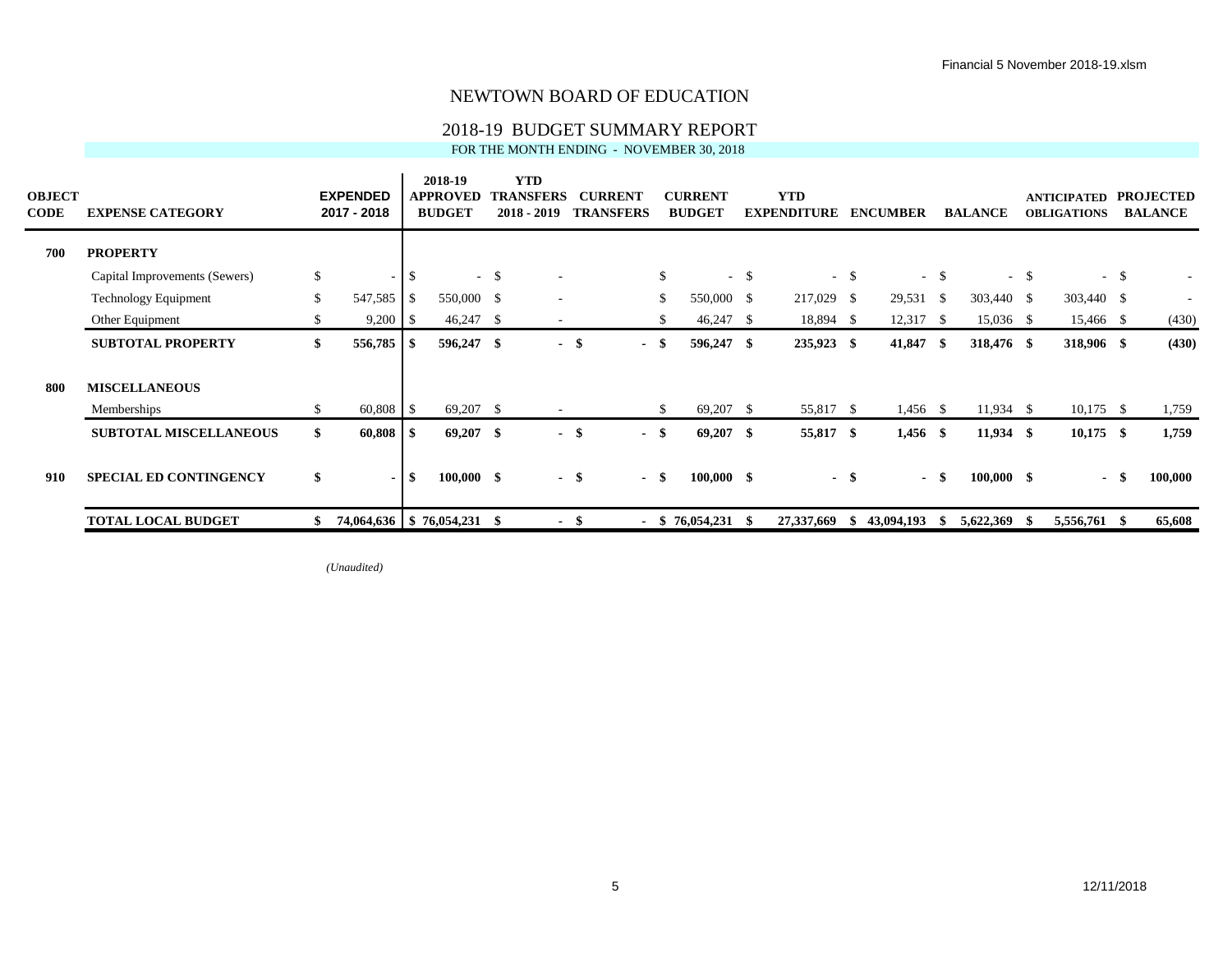#### 2018-19 BUDGET SUMMARY REPORT

|               |                         |                 | 2018-19       | YTD                       |                       |                |                             |                |                       |                |
|---------------|-------------------------|-----------------|---------------|---------------------------|-----------------------|----------------|-----------------------------|----------------|-----------------------|----------------|
| <b>OBJECT</b> |                         | <b>EXPENDED</b> |               | <b>APPROVED TRANSFERS</b> | . CURRENT             | <b>CURRENT</b> | YTI                         |                | ANTICIPATED PROJECTED |                |
| <b>CODE</b>   | <b>EXPENSE CATEGORY</b> | 2017 - 2018     | <b>BUDGET</b> |                           | 2018 - 2019 TRANSFERS | <b>BUDGET</b>  | <b>EXPENDITURE ENCUMBER</b> | <b>BALANCE</b> | <b>OBLIGATIONS</b>    | <b>BALANCE</b> |
|               |                         |                 |               |                           |                       |                |                             |                |                       |                |

| <b>BOARD OF EDUCATION FEES &amp; CHARGES - SERVICES</b> | 2018-19<br><b>APPROVED</b><br><b>BUDGET</b> | <b>RECEIVED</b> | <b>BALANCE</b> | $\frac{0}{0}$<br><b>RECEIVED</b> |
|---------------------------------------------------------|---------------------------------------------|-----------------|----------------|----------------------------------|
| <b>LOCAL TUITION</b>                                    | \$31,675                                    | \$18,507        | \$13,168       | 58.43%                           |
| HIGH SCHOOL FEES FOR PARKING PERMITS                    | \$20,000                                    | \$20,000        | \$0            | 100.00%                          |
| <b>MISCELLANEOUS FEES</b>                               | \$5,000                                     | \$4,649         | \$351          | 92.99%                           |
| <b>TOTAL SCHOOL GENERATED FEES</b>                      | \$56,675                                    | \$43,156        | \$13,519       | 76.15%                           |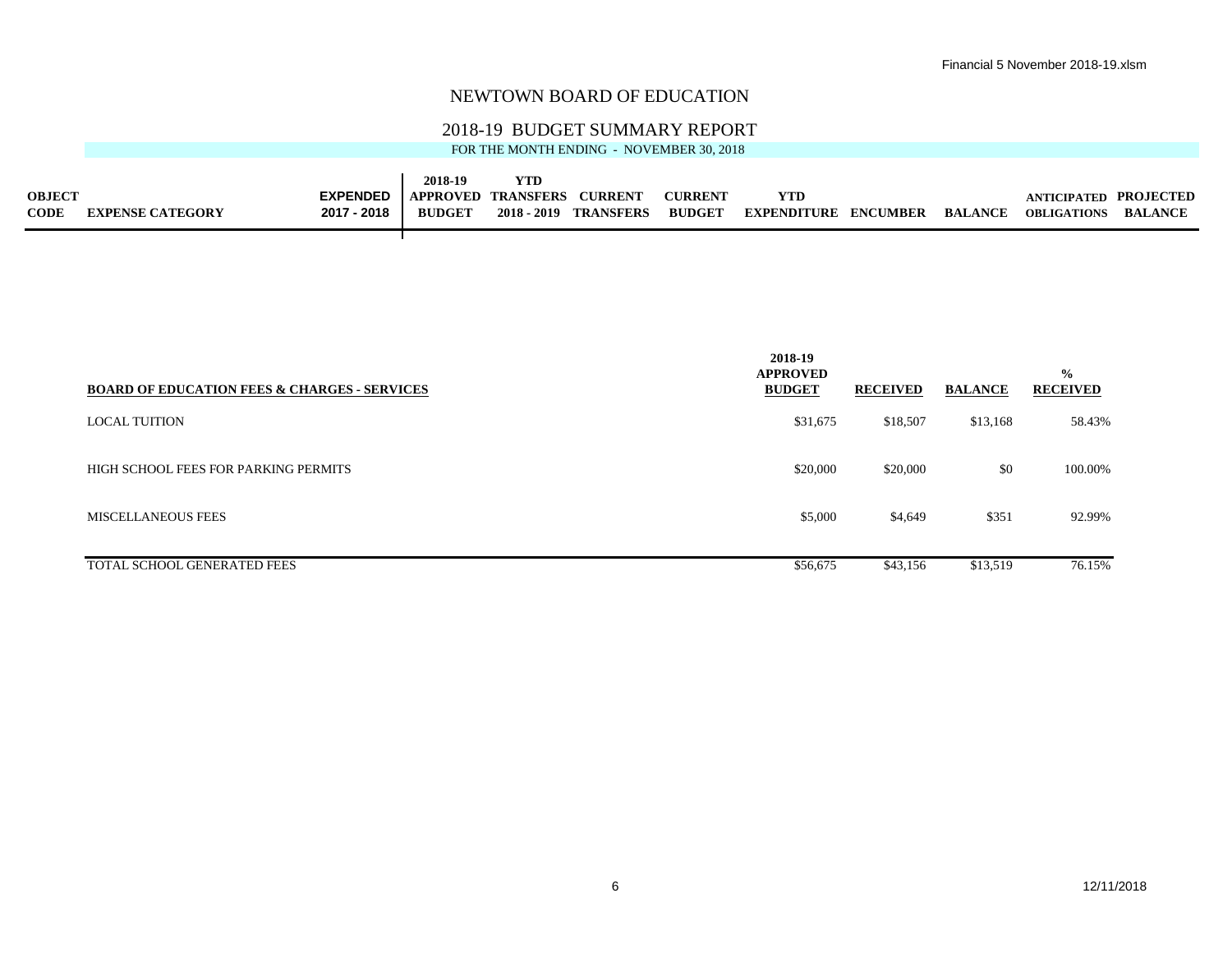# $2018 - 2019$ NEWTOWN BOARD OF EDUCATION **TRANSFERS RECOMMENDED DECEMBER 18, 2018**

 $12/11/2018$ 

|                 | <b>FROM</b>                                     | $\sim$<br>U                                                                                                                                                                                                                                                         |               |
|-----------------|-------------------------------------------------|---------------------------------------------------------------------------------------------------------------------------------------------------------------------------------------------------------------------------------------------------------------------|---------------|
| $AMOUN^{\circ}$ | CODE.<br>SCRIP'<br><b>TION</b><br>IDESC<br>____ | <b>CODE.</b><br><b>DESCRIPTION</b><br>the control of the control of the control of the control of the control of the control of the control of the control of the control of the control of the control of the control of the control of the control of the control | <b>REASON</b> |

#### **ADMINISTRATIVE**

| \$41,704  | -100 | ITEACHERS & SPECIALISTS SALARIES          | 100 | TEACHERS & SPECIALISTS SALARIES | TRANSFERS BETWEEN TEACHERS SALARIES TO RECLASSIFY        |
|-----------|------|-------------------------------------------|-----|---------------------------------|----------------------------------------------------------|
|           |      |                                           |     |                                 | HIGH SCHOOL THEATER TEACHER FROM TECHNOLOGY TO MUSIC     |
|           |      |                                           |     |                                 | AND TO ADJUST ALLOCATION OF A SCHOOL PSYCHOLOGIST        |
|           |      |                                           |     |                                 | BETWEEN REED AND THE MIDDLE SCHOOL FROM 50/50 TO 50/40   |
|           |      |                                           |     |                                 |                                                          |
| \$10,450  | 450  | BUILDING & SITE IMPROVEMENTS              | 450 | BUILDING & SITE IMPROVEMENTS    | TRANSFERS BETWEEN BUILDING PROJECTS TO COVER ACTUAL COST |
|           |      |                                           |     |                                 | FOR REED SCHOOL CARPET/FLOORING REPLACEMENT PROGRAM      |
|           |      |                                           |     |                                 |                                                          |
| \$2.880   | 100  | CERTIFIED SUBSTITUTES                     | 500 | <b>ICONTRACTED SERVICES</b>     | TRANSFERS BETWEEN REED SCHOOL ACCOUNTS TO PROVIDE        |
| \$1.330   | 322  | <b>IPROFESSIONAL EDUCATIONAL SERVICES</b> |     |                                 | FUNDS FOR NEW ONLINE RESOURCE FOR READING                |
| \$2.880   | -611 | IINSTRUCTIONAL & LIBRARY SUPPLIES         |     |                                 |                                                          |
| S810      | -641 | <b>TEXTBOOKS</b>                          |     |                                 |                                                          |
|           |      |                                           |     |                                 |                                                          |
| \$100,000 | 510  | ITRANSPORTATION SERVICES                  | 560 | ITUITION - OUT OF DISTRICT      | TRANSFER OF SURPLUS SPECIAL EDUCATION OUT OF DISTRICT    |
|           |      |                                           |     |                                 | <b>TRANSPORTATION MONEY TO SPECIAL EDUCATION OUT OF</b>  |
|           |      |                                           |     |                                 | DISTRICT TUITION                                         |
|           |      |                                           |     |                                 |                                                          |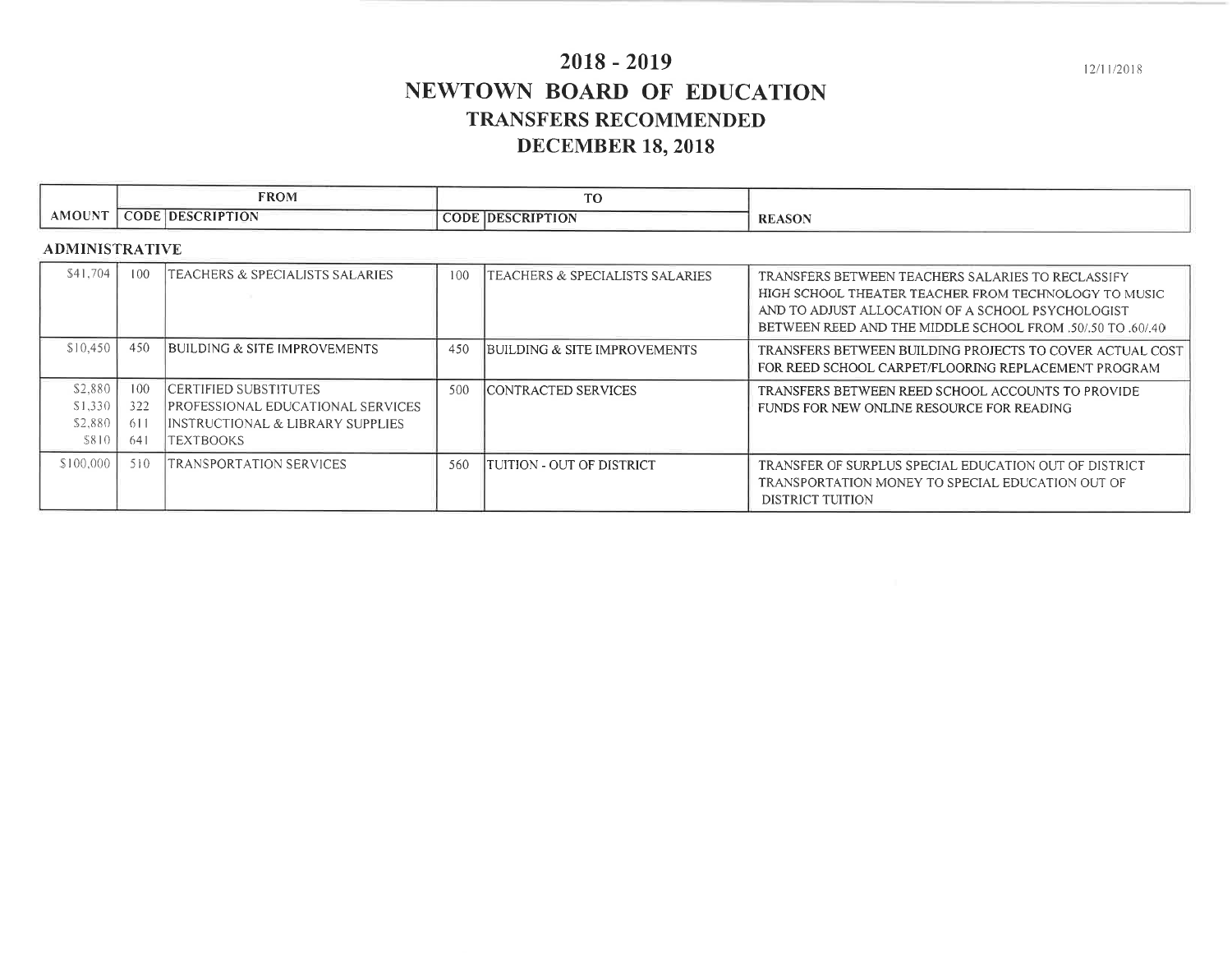| FY 2019 BUILDING & SITE MAINTENANCE PROJECTS -                                                                                                    |          | <b>Requested</b>       | <b>Transfers</b> | Actual                                |            | Remaining |
|---------------------------------------------------------------------------------------------------------------------------------------------------|----------|------------------------|------------------|---------------------------------------|------------|-----------|
| Acct # 1-001-90-094-3501-0000<br><b>HAWLEY SCHOOL</b>                                                                                             |          |                        |                  |                                       |            |           |
|                                                                                                                                                   |          |                        |                  |                                       |            |           |
| REPLACE SIDEWALK SECTIONS AT ENTRANCE (from HAWLEY Fund \$10,000) - done<br>RUBBER GYM FLOOR REPAIRS (from HAWLEY Fund \$15,000) - yet to be done | \$<br>\$ |                        |                  |                                       | \$         |           |
|                                                                                                                                                   | S        | ÷                      | s                | s                                     | \$         |           |
|                                                                                                                                                   |          |                        |                  |                                       |            |           |
| Acct # 1-001-90-094-3502-0000                                                                                                                     |          |                        |                  |                                       |            |           |
| <b>SANDY HOOK SCHOOL</b>                                                                                                                          |          |                        |                  |                                       |            |           |
| <b>NONE</b>                                                                                                                                       | \$       |                        |                  | \$                                    | S          |           |
|                                                                                                                                                   |          |                        |                  |                                       |            |           |
|                                                                                                                                                   | s        | ÷                      | S.               | \$                                    | s          |           |
| Acct #1-001-90-094-3503-0000                                                                                                                      |          |                        |                  |                                       |            |           |
| <b>MIDDLE GATE SCHOOL</b>                                                                                                                         |          |                        |                  |                                       |            |           |
|                                                                                                                                                   |          |                        |                  |                                       |            |           |
| INSTALL HVAC IN CAFETERIA                                                                                                                         | \$       | 35,000                 |                  | \$<br>35,000 \$                       |            |           |
|                                                                                                                                                   | \$       |                        |                  |                                       |            |           |
|                                                                                                                                                   |          | $35,000$ $\frac{5}{5}$ |                  | 35,000<br>s                           | l\$        |           |
| Acct # 1-001-90-094-3504-0000                                                                                                                     |          |                        |                  |                                       |            |           |
| <b>HEAD O'MEADOW SCHOOL</b>                                                                                                                       |          |                        |                  |                                       |            |           |
|                                                                                                                                                   |          |                        |                  |                                       |            |           |
| CARPET FLOORING REPLACEMENT PROGRAM<br>INSTALL VCT AT CUSTODIAL/DOCK AREA                                                                         | \$       | 20,000<br>2,200        |                  | \$<br>$13,525$ \$<br>\$<br>$2,200$ \$ |            | 6,475     |
| REPLACE INOPERABLE WORN OUT CURTAINS/SHADES (PARTIAL)                                                                                             |          |                        |                  | s                                     | $6,500$ \$ | (6, 500)  |
|                                                                                                                                                   |          |                        |                  |                                       |            |           |
|                                                                                                                                                   | \$       | 22,200                 | - \$             | $22,225$ \$<br>\$                     |            | (25)      |
| Acct #1-001-90-094-3505-0000                                                                                                                      |          |                        |                  |                                       |            |           |
| <b>REED INTERMEDIATE SCHOOL</b>                                                                                                                   |          |                        |                  |                                       |            |           |
|                                                                                                                                                   |          |                        |                  |                                       |            |           |
| REPAINT CLASSROOMS AND HALLS PHASED PROJECT                                                                                                       |          | 25,000                 |                  | $25,000$ \$<br>s                      |            |           |
| CARPET/FLOORING REPLACEMENT PROGRAM (lower level)                                                                                                 |          | 20,000                 |                  | $30,450$ \$<br>\$                     |            | (10, 450) |
| SECURITY CAMERA FOR SOCCER FIELD<br>INSTALL MULLIONS & EXIT DEVICES AT EXTERIOR DOORS                                                             |          | 5,000                  |                  | $5,000$ \$<br>\$<br>20,000            |            |           |
| TRANSFER FUNDS IN FROM MIDDLE SCHOOL AND HIGH SCHOOL                                                                                              |          | 20,000                 | \$<br>10,450     | \$                                    | \$<br>\$   | 10,450    |
|                                                                                                                                                   |          |                        |                  |                                       |            |           |
|                                                                                                                                                   | \$       | 70,000                 | 10,450<br>s      | l s<br>80,450                         | S          |           |
|                                                                                                                                                   |          |                        |                  |                                       |            |           |
| Acct # 1-001-90-094-3506-0000<br><b>MIDDLE SCHOOL</b>                                                                                             |          |                        |                  |                                       |            |           |
|                                                                                                                                                   |          |                        |                  |                                       |            |           |
| NON SKID FLOORING AT AUDITORIUM ORCHESTRA PIT                                                                                                     | s        | 3,200                  |                  | s                                     |            | 3,200     |
| INSTAL SOUND SYSTEM IN AUDITORIUM                                                                                                                 | \$       | 20,000                 |                  | 20,000<br>s                           | ۱S         |           |
| INSTALL ROOF OVER STAIRS TO NEW BOILER ROOM                                                                                                       | Ŝ        | 3,800                  |                  | 3,800<br>s                            | IS         |           |
| INSTALL NEW VCT FLOORING - FACS ROOM (Family and Consumer Science)                                                                                |          | 3,000                  |                  | $3,965$ \$<br>s                       |            | (965)     |
| INSTALL VCT FLOORING TO REPLACE CARPETING AT A WING ANNEX                                                                                         |          | 4,000                  |                  | $1,650$ \$<br>s                       |            | 2,350     |
| INSTALL NEW SECURITY CAMERA FRONT OF BUILDING                                                                                                     |          | 5,000                  |                  | s                                     |            | 5,000     |
| SIDEWALK / CURB REPAIRS<br>TRANSFER FUNDS TO REED                                                                                                 | s        | 25,000                 |                  | 25,000<br>s                           | l S        |           |
|                                                                                                                                                   |          |                        | \$<br>(5,000)    |                                       | s          | (5,000)   |
|                                                                                                                                                   | \$       | $64,000$ \$            | $(5,000)$ \$     | $54,415$ \$                           |            | 4,585     |

 $\mathbf 1$ 

 $\bullet$